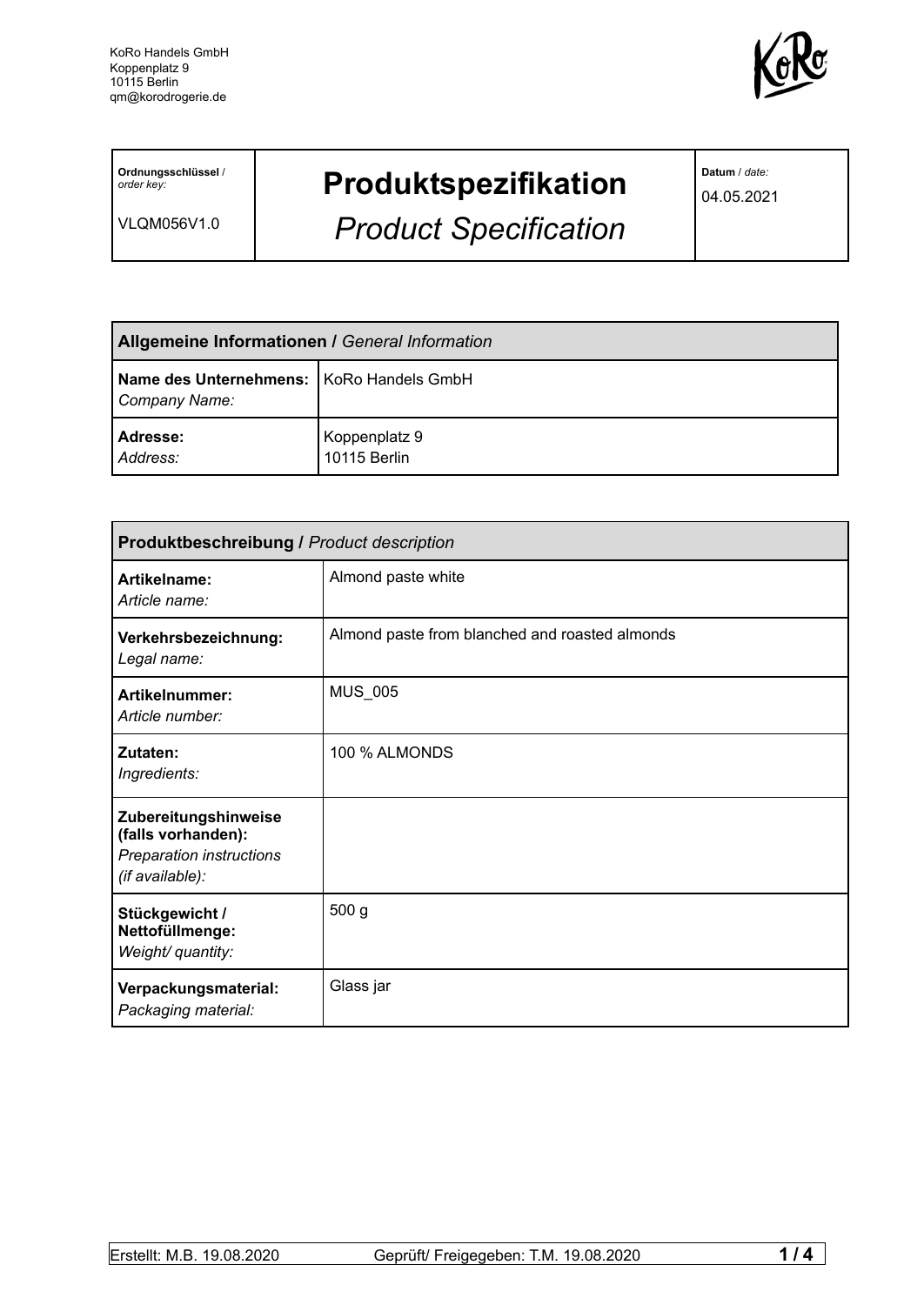

| <b>Produktbeschreibung / Product description</b>               |                                                                                                                                                                                                                                                                                                           |  |
|----------------------------------------------------------------|-----------------------------------------------------------------------------------------------------------------------------------------------------------------------------------------------------------------------------------------------------------------------------------------------------------|--|
| <b>Besondere</b><br>Eigenschaften:<br>Special characteristics: | $\Box$ bio /organic (Öko-Kontrollstelle / organic control body: _______)<br>$\Box$ fairtrade / fairtrade<br>x vegan / vegan<br>x vegetarisch / vegetarian<br>$\Box$ glutenfrei / glutenfree<br>x laktosefrei / lactose-free<br>$\Box$ koscher / kosher<br>$\Box$ halal / halal<br>$\Box$ andere / others: |  |

| Sensorische Beschreibung / Sensorical description |                                                                  |  |
|---------------------------------------------------|------------------------------------------------------------------|--|
| Aussehen / Farbe:<br>Appearance / Colour:         | Light to medium brown                                            |  |
| Geschmack:<br>Flavour:                            | Typical of the species, pure almond flavour, not rancid or musty |  |
| Geruch:<br>Odour:                                 | Pure, like almonds, no foreign odour                             |  |
| Konsistenz:<br>Texture:                           | Paste                                                            |  |

| Nährwertangaben pro 100 g / Nutritional information per 100 g  |            |           |
|----------------------------------------------------------------|------------|-----------|
| Energie: I Energy value:                                       | 2672 / 646 | kJ / kcal |
| Fett: / Fat:                                                   | 57         | g         |
| Davon gesättigte Fettsäuren: I of which saturated fatty acids: | 6,0        | g         |
| Kohlenhydrate: I Carbohydrates:                                | 5,1        | g         |
| Davon Zucker: I Of which sugar:                                | 5,0        | g         |
| Ballaststoffe: / Fibre:                                        | 5,5        | g         |
| Eiweiß: / Protein:                                             | 27         | g         |
| Salz: / Salt:                                                  | 0          | g         |
| sonstige Angaben: / other values:                              |            | % NRV*    |
|                                                                |            |           |

*\*Nutritional Reference Value according to regulation (EU) Nr. 1169/2011/*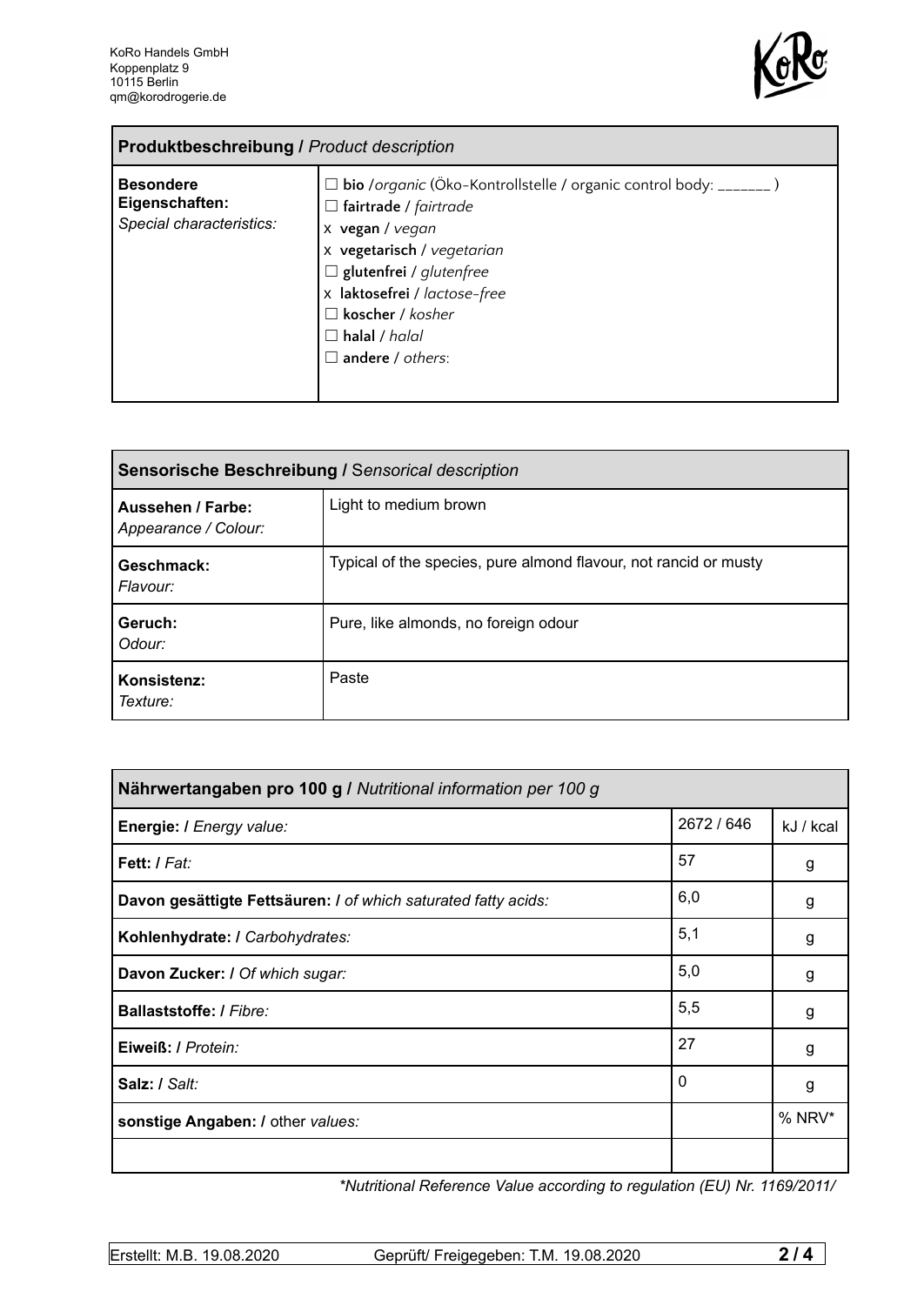

| Lagerung und Haltbarkeit / Storage and Shelf Life             |                                                      |  |
|---------------------------------------------------------------|------------------------------------------------------|--|
| Optimale<br>Lagerungsbedingungen:<br>Storage recommendations: | Store in a cool and dry place, protected from light. |  |
| <b>Mindesthaltbarkeit:</b><br>Expected shelf life:            | 10 months                                            |  |

## **Allergenkennzeichnung gemäß LMIV 1169 / 2011 /** *Allergen Declaration according to EU Regulation 1169 / 2011*

**Legende:** *Key*

*a.* **Allergen ist in der Rezeptur enthalten /** *Allergen contained in recipe*

- *b.* **Risiko der Kreuzkontamination ist möglich /** *Possible risk of cross contamination*
- **c. Allergen ist in der Rezeptur nicht enthalten /** *Allergen not contained in recipe*

|                                                     | a            | b                 | C            |
|-----------------------------------------------------|--------------|-------------------|--------------|
|                                                     |              |                   |              |
| Glutenhaltiges Getreide / gluten-containing cereals | П            | □                 | X            |
| Krustentiere / Crustaceans:                         | $\mathbf{I}$ | П                 | X            |
| Ei / Egg                                            |              |                   | X            |
| Fisch / Fish                                        |              |                   | $\mathsf{x}$ |
| Soja / Soy                                          | П            |                   | $\mathsf{x}$ |
| Milch (Laktose) / Milk (lactose)                    | П            |                   | X            |
| Erdnüsse / Peanuts                                  | П            | $\vert \ \ \vert$ | $\mathsf{x}$ |
| Andere Schalenfrüchte* / Other edible nuts*         | X            | X                 | $\Box$       |
| Sellerie / Celery                                   | П            | u                 | $\mathsf{x}$ |
| Senf / Mustard                                      | П            | $\perp$           | X            |
| Sesam / Sesame                                      | П            | $\Box$            | $\mathsf{x}$ |
| Schwefeldioxid und Sulphite / Sulphur dioxide       | П            |                   | X            |
| Lupinen / Lupin                                     |              | $\mathcal{L}$     | X            |
| <b>Weichtiere / Molluscs</b>                        |              |                   | X            |

**\* Mandeln /** *Almonds***, Haselnüsse /** *Hazelnuts***, Walnüsse /** *Walnuts***, Cashewnüsse /** *Cashews***, Pecannüsse,** *Pecans,* **Paranüsse /** *Brazil nuts***, Pistazien /** *Pistachios***, Macadamianüsse /** *Macadamia nuts*